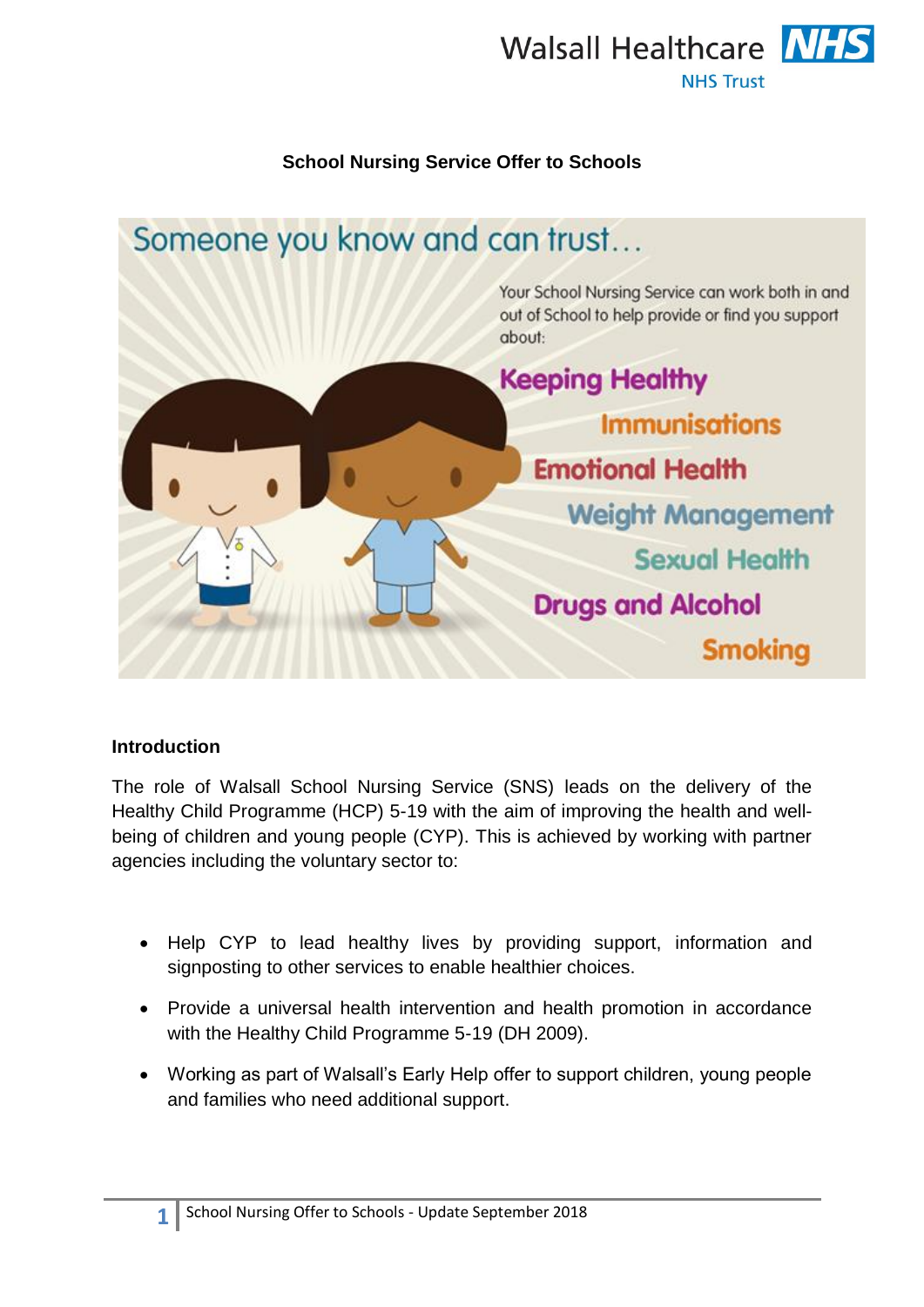

- Work within local guidelines and follow the recommendations of 'Working Together to Safeguard Children' (DoH, 2015) to safeguard children and young people.
- Support CYP with additional health needs such as those in need with long term conditions, special educational needs and disability, mental health problems and young carers

# **Age range**

The SNS provides health services to meet the needs children and young people between the ages of 4 (in Reception Year) and 19 years who

- Attend a Walsall school including special school provisions
- Other Walsall education providers
- Children who are resident in the Walsall borough and are electively home educated.

# **Our core offer to schools**

We offer a range of services which are free at the point of access to schools. These include:

School Visit (Autumn Term). This is a meeting with designated staff from school e.g. SENCo, Pastoral Lead, Head Teacher. At this visit will can update you about the school nurse offer and plan what support you might need during the forthcoming school year

Pupils Information Assemblies (Secondary Schools) We can deliver assemblies to all school years and tell pupils about the role of the school nurse, how to access the service including access to our digital offer

Parents Information Sessions (All schools) Schools can choose a health topic area which they have identified as a key area of need for the school. We can deliver an information session for parents and offer a drop in session. This will normally take place in the spring term

Parent Transition Information Sessions (All Schools) We will deliver and information session, tailored to needs of parents of children making the transition into reception year or from year 6 to year 7. We will provide information about the school nursing service and health topics which are relevant to the stage of transition

Transition Stall for Year 7 pupils (Secondary Schools) We will provide a 'drop in' session in the form of a stall in school for pupils to access and find out more information about our service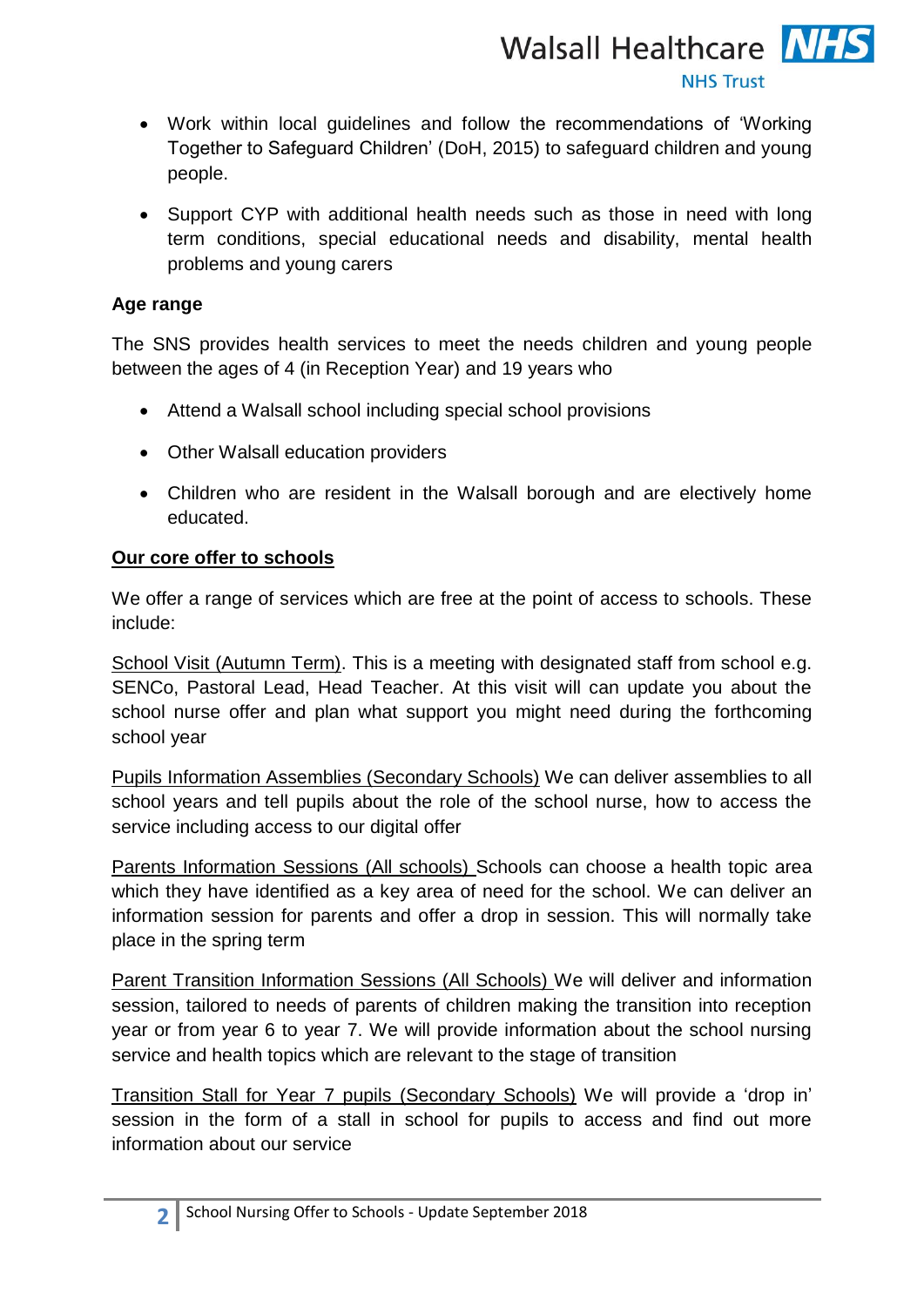# **Walsall Healthcare NHS NHS Trust**

Supporting Pupils with Medical Needs training We provide a workshop for school staff which provides information and guidance on common medical issues, minor ailments, and producing care plans for supporting children with medical needs. This training in centrally delivered but can be purchased as a bespoke session delivered in school.

Delivery High Quality Relationship and Sex (RSE) Education Training Session We provide a workshop for school staff which provides information and guidance on delivering high quality RSE and an introduction to free resource website (EasySRE) . This training in centrally delivered but can be purchased as a bespoke session delivered in school.

EasySRE Web resources for delivery of RSE and PSHE topics This is a web resource based on a website [www.easysre.co.uk](http://www.easysre.co.uk/) which provides schools with a range of resources to support delivery of RSE

School Nurse Champions programme This is a user engagement programme which we deliver over 1 term. We train pupils as school nurse champions, they develop skills in peers consultation, analysing and presenting results which results in obtaining an ASDAN Award.

Parent workshop on healthy lifestyles and National Child Measurement Programme (NCMP) We provide a workshop which informs parents about the NCMP programme, understanding your child's results and how to access support and programmes which promote healthy lifestyles. These workshops are delivered in schools

Parent ChatHealth Text Service (all parents) Parents can text a school nurse and ask questions on any health matter. This leads to an individual text conversation and advice from a qualified nurse

Teen ChatHealth Text Service (pupils in Year 6 and above) Young people can text a school nurse and ask questions on any health matter. This leads to an individual text conversation and advice from a qualified nurse.

Health for Teens website This is a website containing a wealth of information for young people about a range of health issues and includes a local area to find out more about Walsall School Nurse Services

Health for kids website This is a website containing a wealth of information for children about a range of health issues and includes a local area to find out more about Walsall School Nurse Services. The site has a parents area.